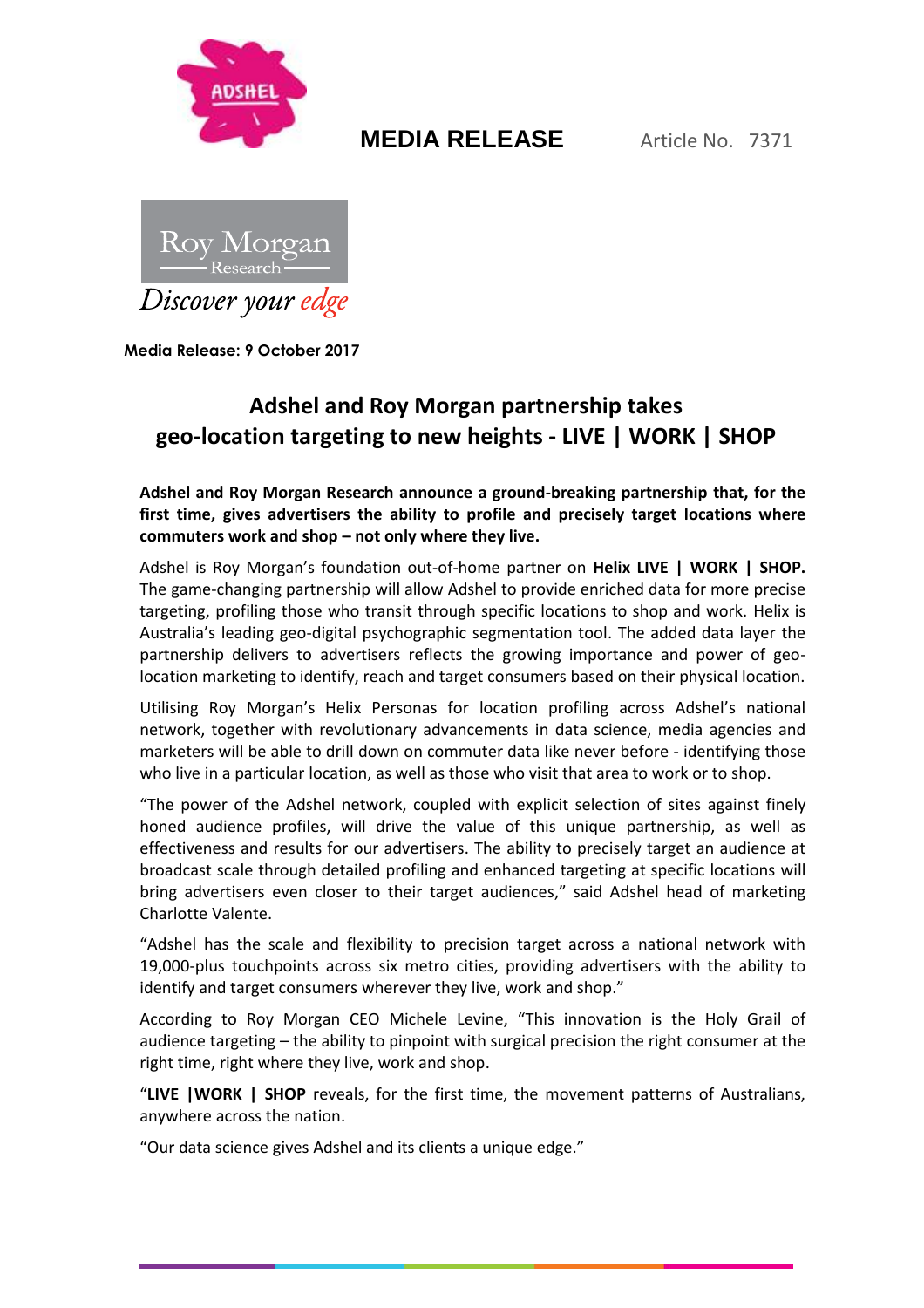

## **MEDIA RELEASE** Article No. 7371



### **LIVE | WORK | SHOP in action**

The data scientists at Roy Morgan understand that people who are exposed to out-ofhome advertising in, for example, the CBD don't necessarily live in the area – most of them travel to work and shop there.

We all intuitively understand that major transport and retail hubs such as Bondi Junction in Sydney draw people from far and wide, beyond those who actually live in the vicinity.

Now with the full insight provided by **LIVE | WORK | SHOP**, marketers can capture and target the full spectrum of audiences available – wherever they live, work or shop – down to granular geographic locations to better match the messaging by time of day.

Michele Levine says **LIVE | WORK | SHOP** is a breakthrough for marketers and media agencies looking for an edge.

*"This great new product reflects Roy Morgan's commitment to innovation in a transforming media market.*

*"Connecting the powerful geo-digital psychographic segmentation capabilities with Roy Morgan's extensive data on how Australians work, live and shop in their day-today lives allows partner clients to lift the effectiveness of advertising strategies and marketing campaigns, not only to the people who live in an area, but also the attractive consumers who are frequent visitors."*

> **Media Contact:** Katy Denis M: 0414 388 879 E: [katy.denis@adshel.com.au](mailto:katy.denis@adshel.com.au)